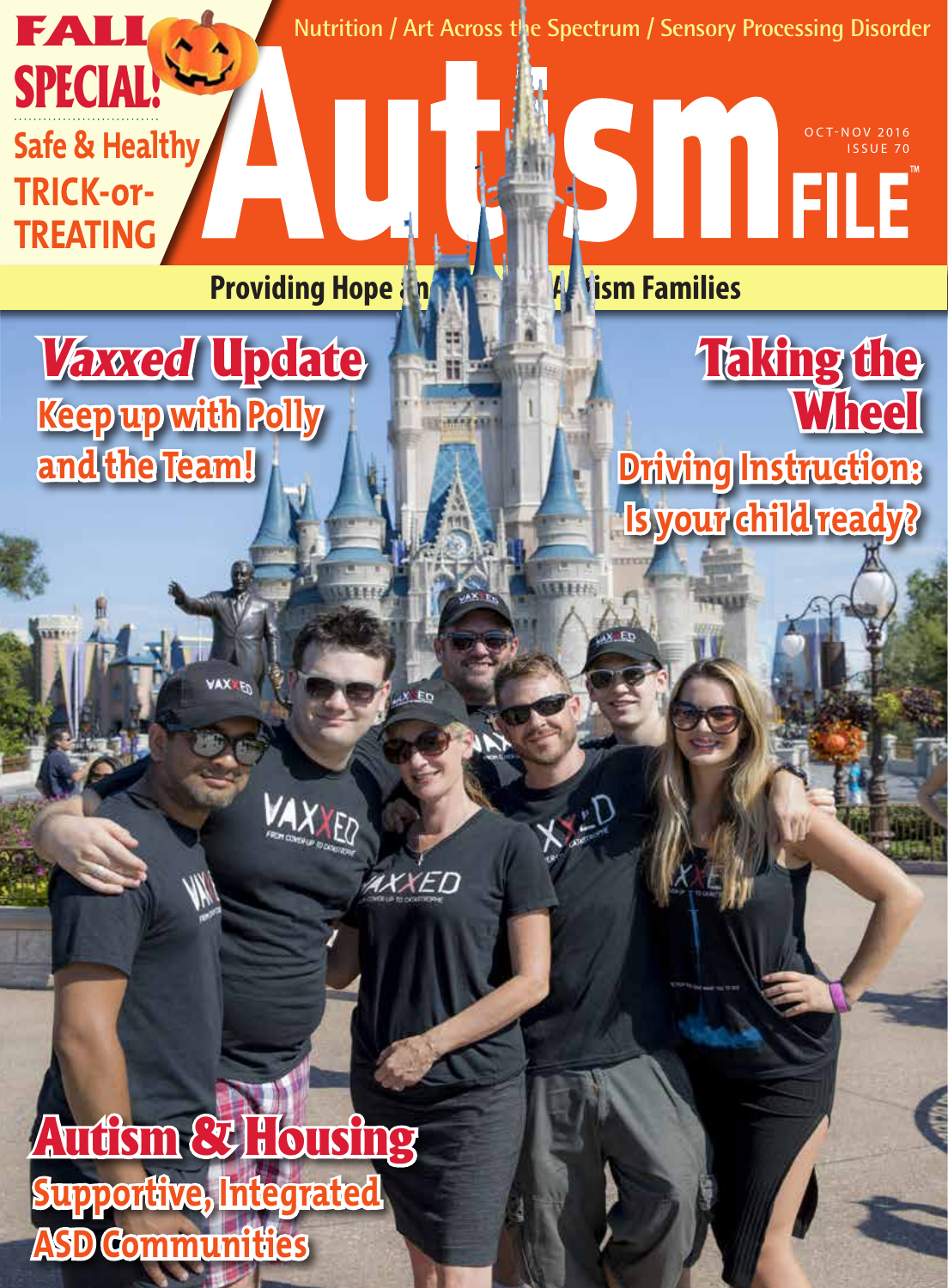

*Trick-or-treating can be extra frightening for parents of kids on the spectrum. Advance planning for comfort and safety can set the stage for fun and memorable moments.…*

**BY DEIRDRE IMUS**

all is arguably the most exciting time of year, every year. For some, it's the increasingly chilly air, gorgeous scenery, and juicy apples, all is arguably the most exciting time of year, every year. For some, it's the increasingly chilly followed by a smattering of beloved holidays celebrated with family and friends. For others, it's all about one special day in particular.

From what to be and how to act to where to trick-or-treat and which party or parade to attend, Halloween is tops for kids young and old, and for many adults too. And why not? It's silly, sure, but it's an opportunity to pretend, for just one day, to be someone or something else, whether spectacular, silly, or straightforward. It fosters creativity of all kinds, and encourages imagination.

# **PREPARATION IS KEY**

But Halloween is not without its perils. It can scare off even the most mainstream children (or parents), to say nothing of kids on the autism spectrum. Haunted houses, grotesque costumes, and groups of adolescents trolling the streets are all capable of making a person feel wary. While some kids on the autism spectrum might embrace this so-called holiday



© JenkoAtaman / AdobeStock

and enjoy the exciting practice of trickor-treating, others will be downright petrified of the break in routine, interacting with strangers, putting on a mask, and hearing the doorbell ring every five minutes.

 The key is to prepare your child for what to expect on Halloween, and to make the experience as positive as possible. As with any departure from the norm, exposing ASD kids to

#### DEIRDRE IMUS...



…Deirdre Imus, Founder of the site devoted to environmental health, ImusEnvironmentalHealth.org, a resource for healthy green living where Deirdre shares tips on how to "green" the way you care for yourself, family and the planet. Everything from the food you eat, the clothes you wear, baby care products, cosmetics, and personal care products, you'll find practical advice and tips for a healthier lifestyle. Deirdre is a vegetarian for life! Deirdre is also President and Founder of The Deirdre Imus Environmental Health Center® at Hackensack University Medical Center and Co-Founder/Co-Director of the Imus Cattle Ranch for Kids with Cancer. It is the only vegetarian working

cattle ranch for kids with cancer. Deirdre is a *New York Times* multiple best-selling author and appears weekly on Imus in the Morning's Blonde on Blonde and Psychos. The Deirdre Imus Environmental Health Center® works to ensure children live the healthiest lives possible—today, tomorrow, and decades from now. In her quest to clean up the environment for our kids, Deirdre developed the award-winning Greening The Cleaning® program and product line, which replaces the hazardous ingredients commonly found in cleaning agents with environmentally-responsible, less toxic products wherever possible. The program and products are used throughout the country in schools, healthcare facilities, and businesses.

Halloween traditions early and often will help them better understand it, and so they will know what to expect in future years.

 Also important: selecting the right costume—and I don't mean whether to dress up as a witch or a construction worker. Children with autism can be sensitive to fabrics and uncomfortable clothing, and this physical discomfort can lead to behavior problems that will ruin the day for everyone. Rather than force them to wear a restrictive, unfamiliar, full-body costume, The Autism Support Network advises adding a silly hat to an otherwise normal outfit, or wearing a funky "Halloween" t-shirt—anything that is nonthreatening and comfortable.

# **TOSS OUT THE TOXINS**

Of course, make sure whatever costumes, makeup, or hair products ALL of your children use to enhance their Halloween style are free of the toxins